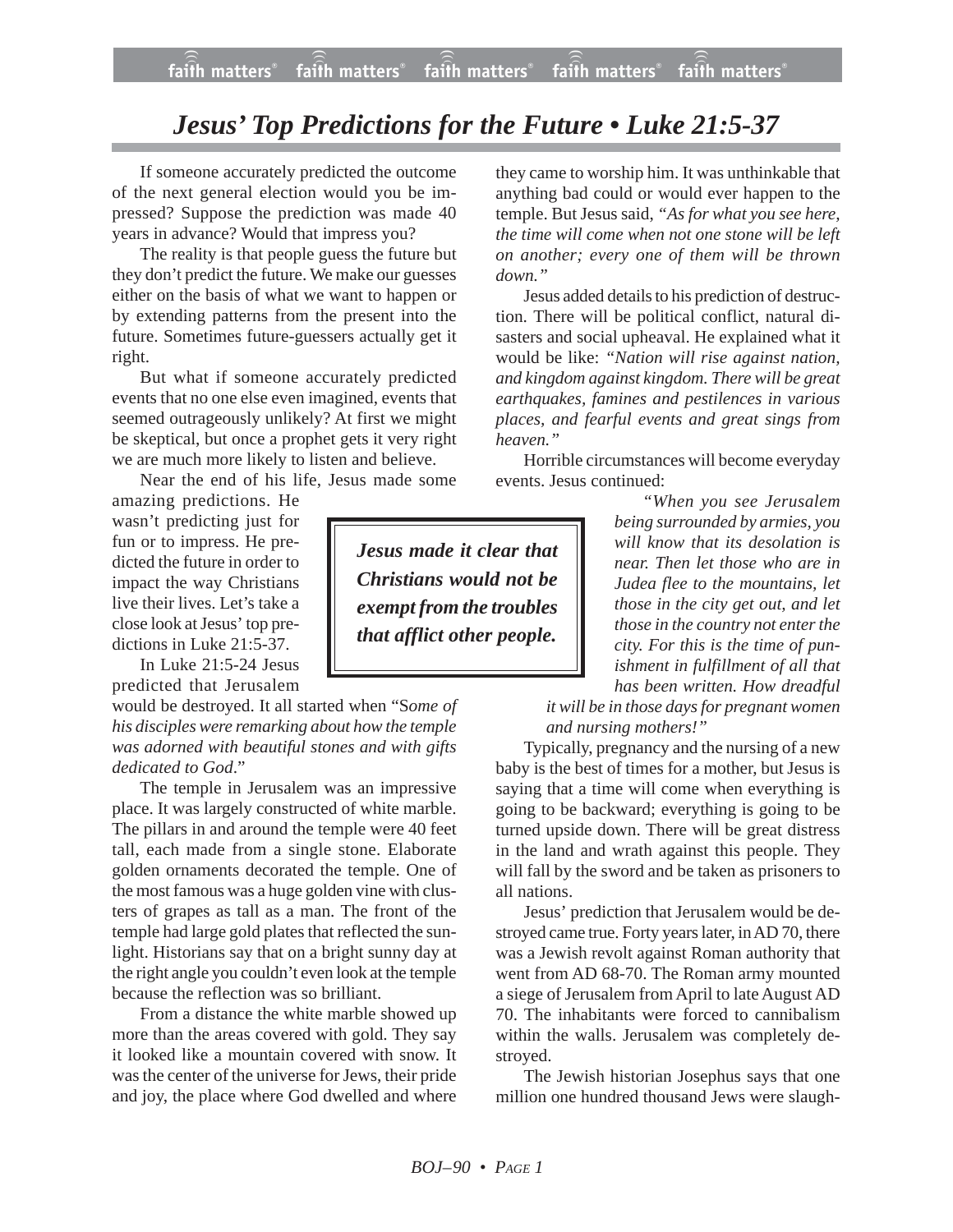## **faith matters® faith matters® faith matters® faith matters® faith matters®** ))) ))) faith matters® faith matters<sup>®</sup> faith matters

tered by the Roman army. Another 97,000 survived and were carried into captivity as slaves. The city itself had every building destroyed. All trees were cut down. There was virtually nothing left. It was genocide. It was obliteration. It was absolutely awful.

Jesus' prediction came true. He knew the future before it happened!

In the midst of Jesus' amazing prediction about the destruction of Jerusalem he predicted severe persecution for Christians. As we look at Jesus' words in Luke 21:12-19 I ask you to adopt a special mindset. Think of these words being directly applied to you. Imagine that Jesus is saying that you will be persecuted because you are a Christian:

> *"But before all this, they will lay hands on you and persecute you. They will deliver you to synagogues and prisons, and you will be brought before kings and governors, and all on account of my name. This will result in your being witnesses to them. But make up your mind not to worry beforehand how you will defend yourselves. For I will give you words and wisdom that none of your advisories will be able to resist or contradict. You will be betrayed even by parents, brothers, relatives and friends, and they will put some of you to death. All men will hate you because of me. But not a hair of your head will perish. By standing firm you will gain life."*

Jesus made it clear that Christians would not be exempt from the troubles that afflict other people. More than that, Jesus was saying that Christians would specially suffer because they were Christians.

What Jesus predicted not only happened in the first century but in every century including our own. Around the world today hundreds of millions of Christians suffer discrimination, unemployment, harassment, rape, forced prostitution, beatings and death because of their faith in Jesus Christ.

Suppose you knew you would suffer for being a Christian. Would that change your mind about following Jesus? What if you knew that your loyalty to Jesus might cost you your job, your marriage, some of your friends, members of your family and most of your money? Would you choose to believe in Jesus if you knew it might include physical pain and even death?

Some ask why they must suffer if they believe in Jesus. Perhaps it is the wrong question. Jesus promised that many of his followers would suffer because they believe. Jesus taught that discipleship can come with a price. The first century Christians considered Jesus to be worth it. Many concluded that it was an honor to suffer for Jesus.

In Jesus' prediction to his followers he promised both suffering and protection from suffering. That seems like a very strange combination. Yet that is exactly what happened. Christians were seriously persecuted during those years yet they were also delivered from the Jerusalem massacre. Because they heard and believed the predictions of Jesus they fled Jerusalem for the town of Pella before the siege by the Roman army of Titus began. They suffered but they survived.

In Jesus' next words he switched from a first century prediction to a prediction that would be at least two thousand years later. Prediction number one was limited to the area around and in Jerusalem but prediction number two included cosmic signs affecting the entire earth and beyond. Jesus said in Luke 21:25-26:

> *"There will be signs in the sun, moon and stars. On the earth, nations will be in anguish and perplexity at the roaring and tossing of the sea. Men will faint from terror, apprehensive of what is coming on the world, for the heavenly bodies will be shaken."*

When these great cataclysmic events take place all around the entire globe Jesus will come back to earth again. This time he will not be disguised in humility as he was the first time. Instead, he will return as a powerful and a triumphant conqueror (Luke 21:27-28):

> *"At that time they will see the Son of Man coming in a cloud with power and great glory. When these things begin to take place, stand up and lift up your heads, because your redemption is drawing near."*

The return of Jesus Christ to earth is the climax of all of human history. History is not happenstance. We do not live in a random world. God is the ruler and God is moving everything toward a planned fulfillment of purpose. God will bring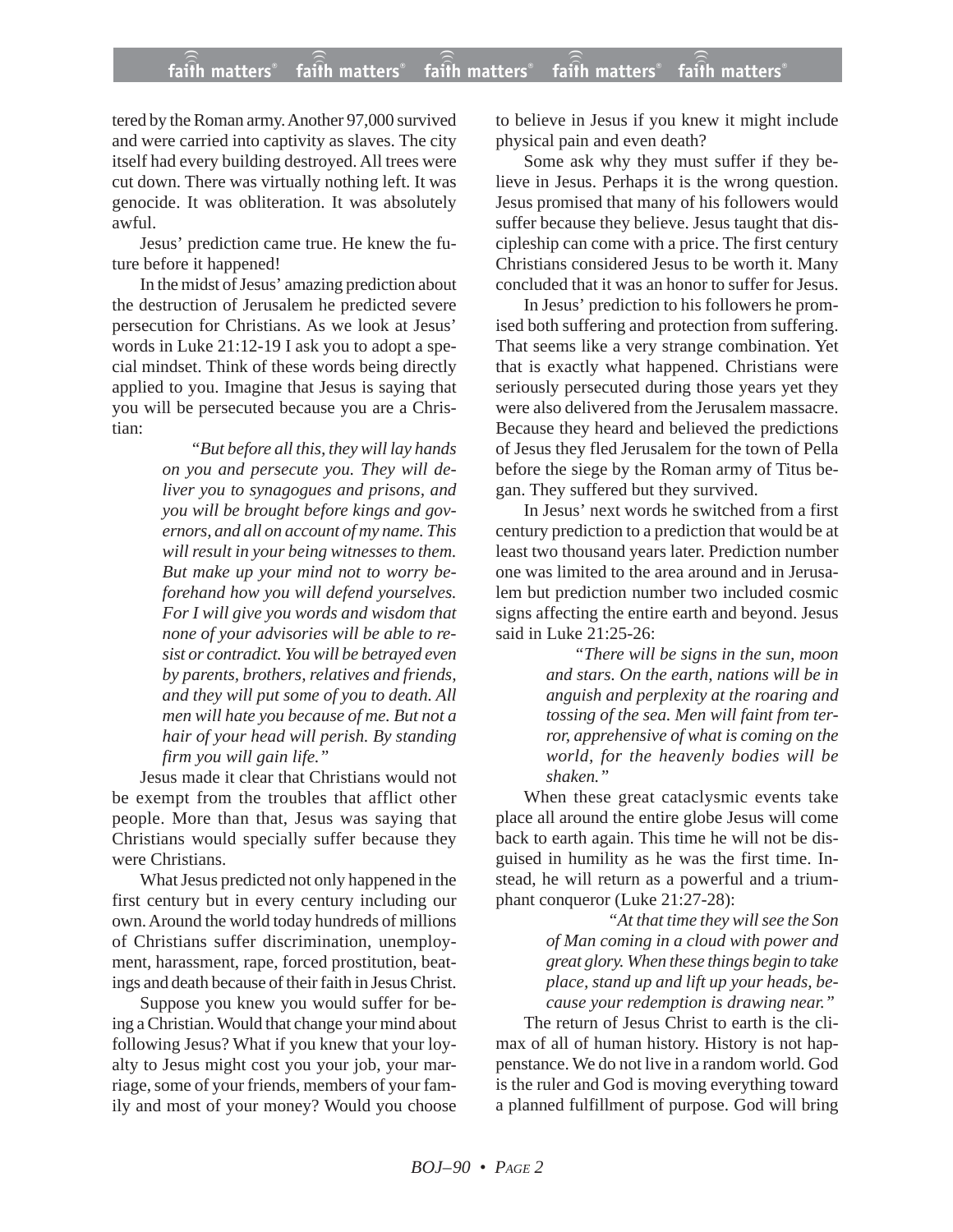## **faith matters® faith matters® faith matters® faith matters® faith matters®** ))) ))) faith matters® faith matters® faith matters

everything together when Jesus returns to take over and rule the world. He will confront injustice. He will make wrong things right. It is the hope and anticipation of every Christian. We are convinced that all that happens from suffering to pleasure will then fit together and finally make sense.

This is more than some wild idea in Jesus' planning. He assures us as Christians that this is guaranteed to happen. In order to explain his guarantee, he told them this parable:

> *"Look at the fig tree and all the trees. When they sprout leaves, you can see for yourselves and know that summer is near. Even so, when you see these things happening, you know that the kingdom of God is near.*

> *"I tell you the truth, this generation will certainly not pass away until all these things have happened. Heaven and earth will pass away, but my words will*

*never pass away."* Jesus used a fig tree

to make his point. When a leafless tree starts to sprout leaves you know what's coming—summer. When the poplar, maple and ash leaves of Minnesota trees start changing color and dropping to the ground you know what's coming—winter. Have

you ever known a year when the leaves sprouted and summer didn't soon follow? Of course not! In the same way, when the cosmic signs begin to appear you can count on the coming of Jesus back to earth. It's a sure thing.

When these signs appear we know that we are within a generation of Jesus' return. It could happen all at once or be spread over a period of time but it won't be more than a single generation. How sure is this? Jesus says that heaven and earth may pass away but what he is predicting won't pass away. It is absolutely sure to happen!

Jesus did not make these amazing predictions just to satisfy our curiosity or to show off his prophetic powers. He gave these predictions to change the way we live between now and then. Jesus is very specific about how Christians are to live. In

*Jesus says that heaven and earth may pass away but what he is predicting won't pass away. It is absolutely sure to happen!*

Luke 21:34-36 he tells us:

*"Be careful, or your hearts will be weighed down with dissipation, drunkenness and the anxieties of life, and that day will close on you unexpectedly like a trap. For it will come upon all those who live on the face of the whole earth. Be always on the watch, and pray that you may be able to escape all that is about to happen, and that you may be able to stand before the Son of Man."*

Jesus gives some specific advice: Don't let your heart get so weighed down that you are distracted from Jesus. Apparently that was a problem then, but it's also a problem now. Some people get so overwhelmed with life that they don't have time for God. They are so focused on problems that they forget about Jesus. The three most likely ways for this to happen are: 1.) Dissipation: life has no purpose or direction; no focus. 2.) Drunk-

> enness: allowing alcohol or drugs to distract us from God. 3.) Anxieties of life: just worrying about all the stuff that fills up life—having the oil changed; the stock market; exams at school.

> I believe that this is a very common phenomenon. Christians get so absorbed with life and its problems that we close God out, lose

purpose in life and get weighed down every day.

*"Be always on the watch."* Jesus was concerned that the problems of life and the sins of society would become routine to us so that we would no longer take the threats seriously. Christians must keep up our guard!

It is easy to take dangers for granted. That's the way I look at the potential of California earthquakes. I'm grateful that I live in Minnesota. I would rather shovel a foot of snow off the driveway than crawl out from under tons of building rubble. Every time I visit California I hope that the next big earthquake will be some other time. Yet I see people building expensive houses on stilts over the San Andreas Fault. What are they thinking? But if you live with danger long enough you start ignoring it.